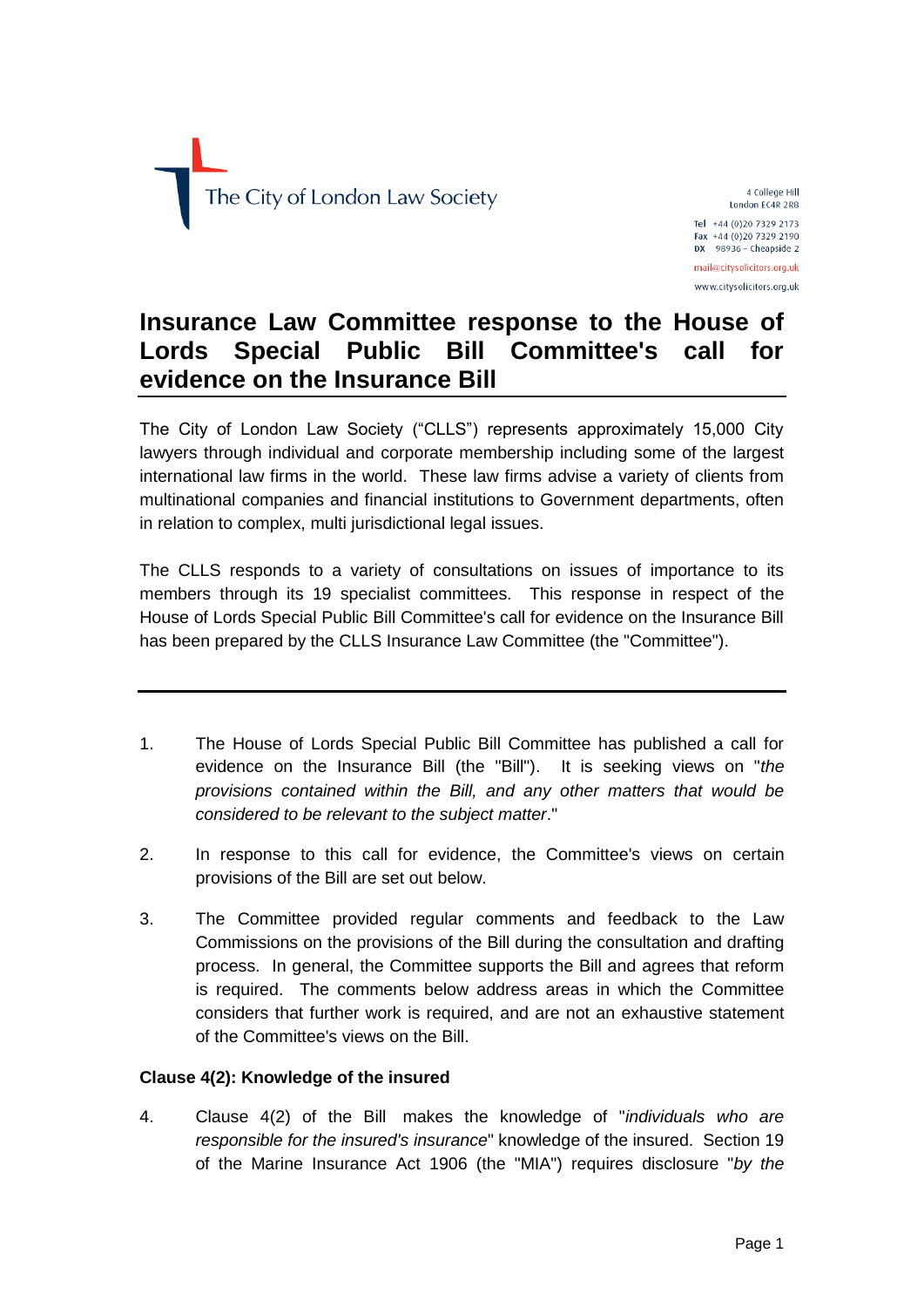*agent effecting the insurance*". We consider that clause 4(2), which replaces section 19 of the MIA, is considerably wider than section 19 of the MIA. It covers a wider group of individuals, including people who manage the insurance, whether they are responsible for effecting the insurance or not.

5. The effect, in a Bill which in philosophy seems to be directed towards helping the insured, will be to assist the insurer in attaching the knowledge of others to the insured.

### **Clause 16: The transparency requirements**

- 6. During discussions with clients, one point which has stood out is the reaction to the transparency requirements for contracting out. It has been suggested that the transparency requirements should be removed from the Bill for the following reasons:
	- a. the transparency requirements are more appropriate for consumer insurance than business insurance. We would expect a business to be able to take an informed view as to the wording of a policy, with advice from brokers as necessary (although a business may not always use a broker). It is unnecessary to have a statutory requirement that contracting out wording should be clear and unambiguous and should be drawn to the insured's attention; and
	- b. the transparency requirements might well lead to unnecessary disputes as there is no authority providing guidance on how they should be interpreted and applied.
- 7. However, it has also been noted that in many cases the broker is responsible for slip or policy provisions which reduce or remove the protection that the Bill seeks to give to the insurer, as the slip or policy is the broker's standard document. On this basis, if the transparency requirements are retained, they should apply to both the insurer and the insured.

#### **The application of the Bill to reinsurance**

- 8. We have previously suggested to the Law Commissions that the Bill should expressly state that it intends to cover reinsurance contracts. The response of the Law Commissions was that:
	- a. the Bill is intended to replace certain provisions of the MIA, and must apply to the same contracts; and
	- b. contracts of reinsurance are treated by the common law as contracts of insurance.
- 9. In relation to each of these responses, we consider that (respectively):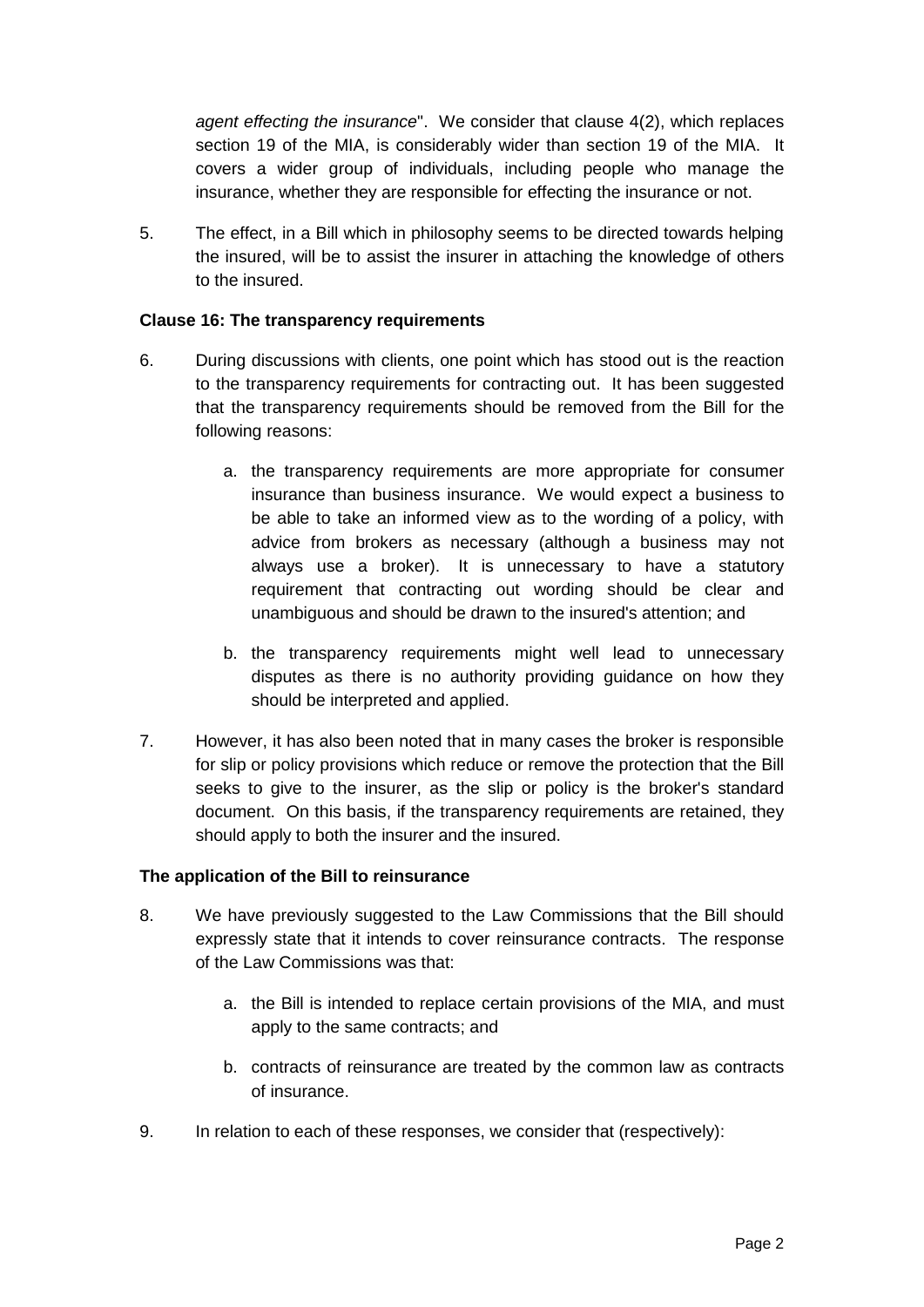- a. the argument regarding the MIA is circular. Clause 19 of the Bill (which "omits" sections 18, 19 and 20 of the MIA) states that it is consequential on Part 2 of the Bill. If Part 2 does not apply to reinsurance, clause 19 of the Bill does not affect the MIA's application to reinsurance.
- b. as to the point about the common law treating insurance and reinsurance as the same, we do not consider that the Bill is about "insurance". The Bill is about consumer insurance and non-consumer insurance. Although the Bill does apply to "consumer insurance contracts",<sup>1</sup> it mainly applies to "non-consumer insurance contracts": Part 2 applies to "*non-consumer insurance contracts only*" (see clause 2(1)) and Part 3 applies to representations made for a non-consumer insurance contract (see clause 9(1)).

On this basis, the Bill is primarily about "*a contract of insurance that is not a consumer insurance contract*" (the definition of a "non-consumer insurance contract"), i.e. a contract of insurance in connection with an insured's trade, business, or profession.

Where there is an express dichotomy of a "consumer insurance contract", which is plainly only a reference to an insurance contract, not a reinsurance contract, and a "non-consumer insurance contract", the less strained construction is that such wording is also a reference to insurance contracts, not reinsurance contracts.

Under the common law, which governed insurance and reinsurance contracts, the MIA, which codified the common law, could apply to both insurance and reinsurance. This Bill changes the common law for the contracts which it governs.

- 10. Given the explanatory notes to the Bill, that the Law Commission has stated its view that the Bill applies to reinsurance and the decision in *Agnew v*  Länsförsäkringsbolagens A.B. [2000] UKHL 7<sup>2</sup>, we recognise that future courts would probably say that the Bill does apply to reinsurance, should the point ever arise. However, we consider that it is preferable:
	- a. to make the position completely clear to avoid a risk of the sort of litigation that occurred in *Agnew*; and
	- b. to make the position clear on the face of the legislation itself to avoid having to look at explanatory notes or extraneous material.

<sup>1</sup> <sup>1</sup> The Bill defines a "consumer insurance contract" with reference to the Consumer Insurance (Disclosure and Representations) Act 2012, which defines a "consumer insurance contract" as a contract of insurance between an individual contracting otherwise than for his trade, business or profession and a person who carries on the business of insurance.

<sup>2</sup> In *Agnew*, the House of Lords found that the insurance provisions of the Brussels Convention did not apply to reinsurance contracts.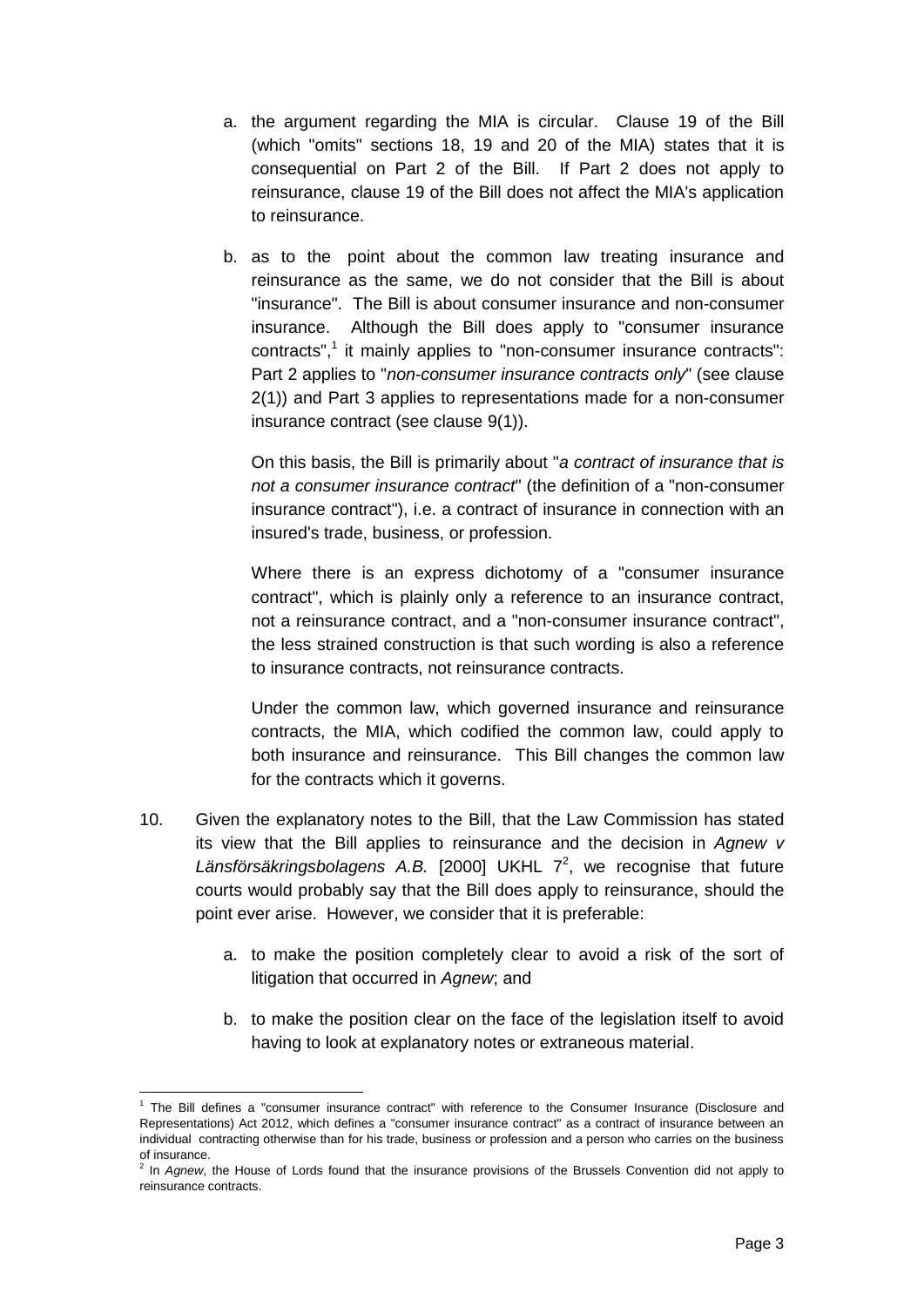11. In addition, we consider that sections 15 and 16 are inappropriate for reinsurance, as the parties will in principle be of equal commercial strength.

27 November 2014

## © CITY OF LONDON LAW SOCIETY 2014

All rights reserved. This paper has been prepared as part of a consultation process. Its contents should not be taken as legal advice in relation to a particular situation or transaction.